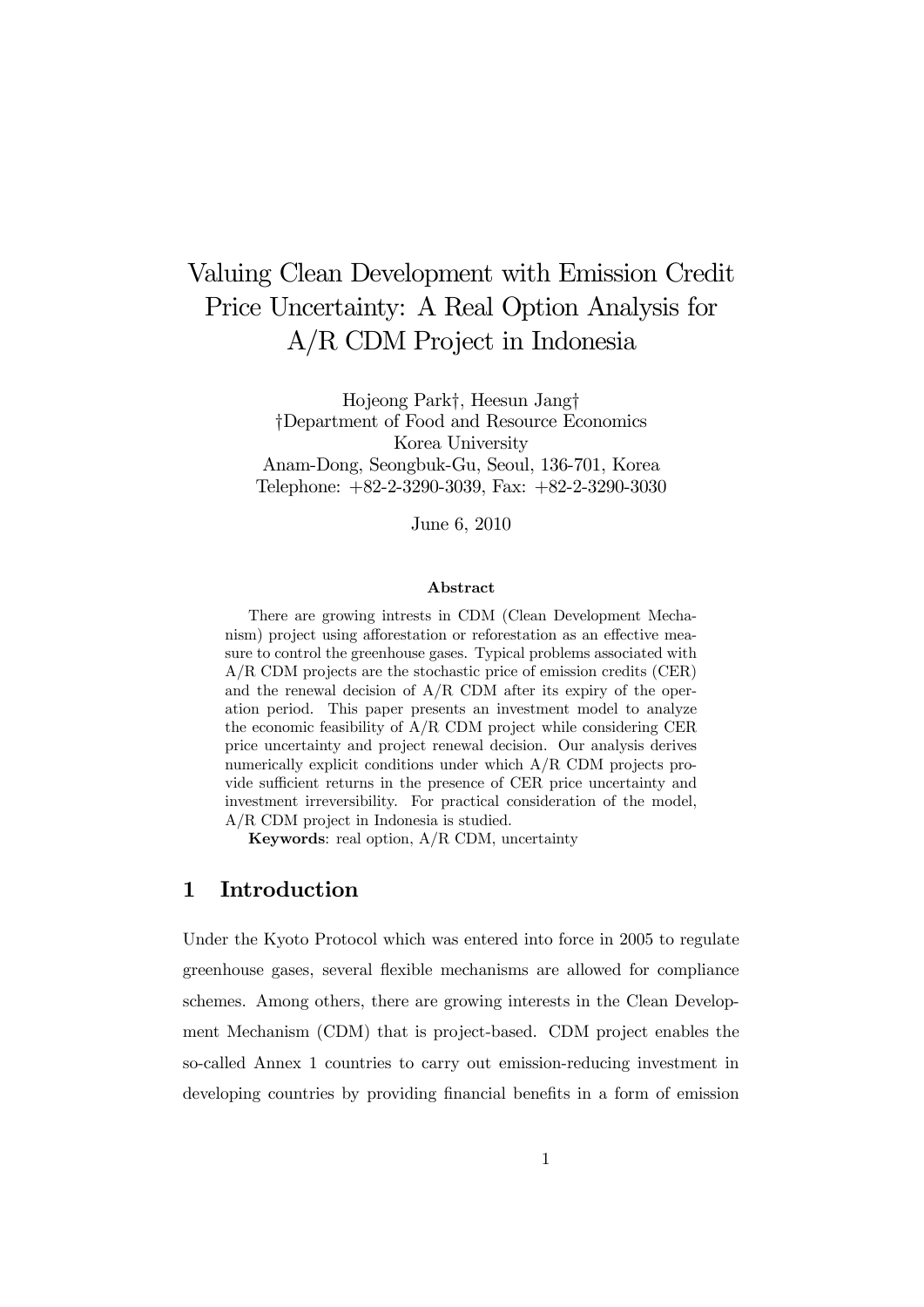credits. Due to irreversible path of currently ongoing global warming, it is important for mankind to enhance adaptability of climate change through the channels of CDM projects. Forest sector may provide unique opportunities to promote synergy between mitigation and adaptation.<sup>1</sup> In particular, the land use, land-use change and forestry (LULUCF) activities through afforestation and reforestation projects, known as A/R CDM (Afforestation/Reforestation Clean Development Mechanism), is expected to provide significant opportunity to mitigate climate change.

Adopting CDM mechanism into the forest sector dates back to the Conference of Parties 3 (COP3), the Kyoto conference on climate change, where there was a concord that forest activities limited to afforestation and reforestation are eligible for the CDM. The crediting period for a  $A/R$  CDM project activity is selected by the project participants and may be either a twenty-year crediting period which may be renewed at most two times or a single thirty-year crediting period. In contrast to CERs generated by energy and other emission reduction projects, CERs from A/R CDM projects are of limited validity due to its non-permanent nature as a sink. Forestry projects mitigate climate change as long as the carbon remains stored in the vegetation and soil. However, forest sinks are potentially reversible due to disturbances such as fires or conversion of forest land back to pasture land, for example, which causes the carbon to be released back to atmosphere, and reverses the climate benefit. For this reason, the regulations of the CDM define the credits from forestry projects as short-term credits, tCERs (temporary Certified Emission Reductions), and long-term credits, lCERs (long-term Certified Emission Reductions, according to different durations of validity. Both tCERs and lCERs are of temporary nature and have to be replaced upon expiry. tCERs are valid for one commitment period of five

<sup>&</sup>lt;sup>1</sup>Global efforts to cope with climate change include two basic response; mitigation and adaptation. Mitigation is defined as an anthropogenic intervention to reduce the sources or enhance the sinks of greenhouse gases. Adaptation is adjustment in natural or human systems in response to actual or expected climatic stimuli and their impacts on natural and socio-economic systems, which moderates harm or exploits beneficial opportunities (IPCC 2002).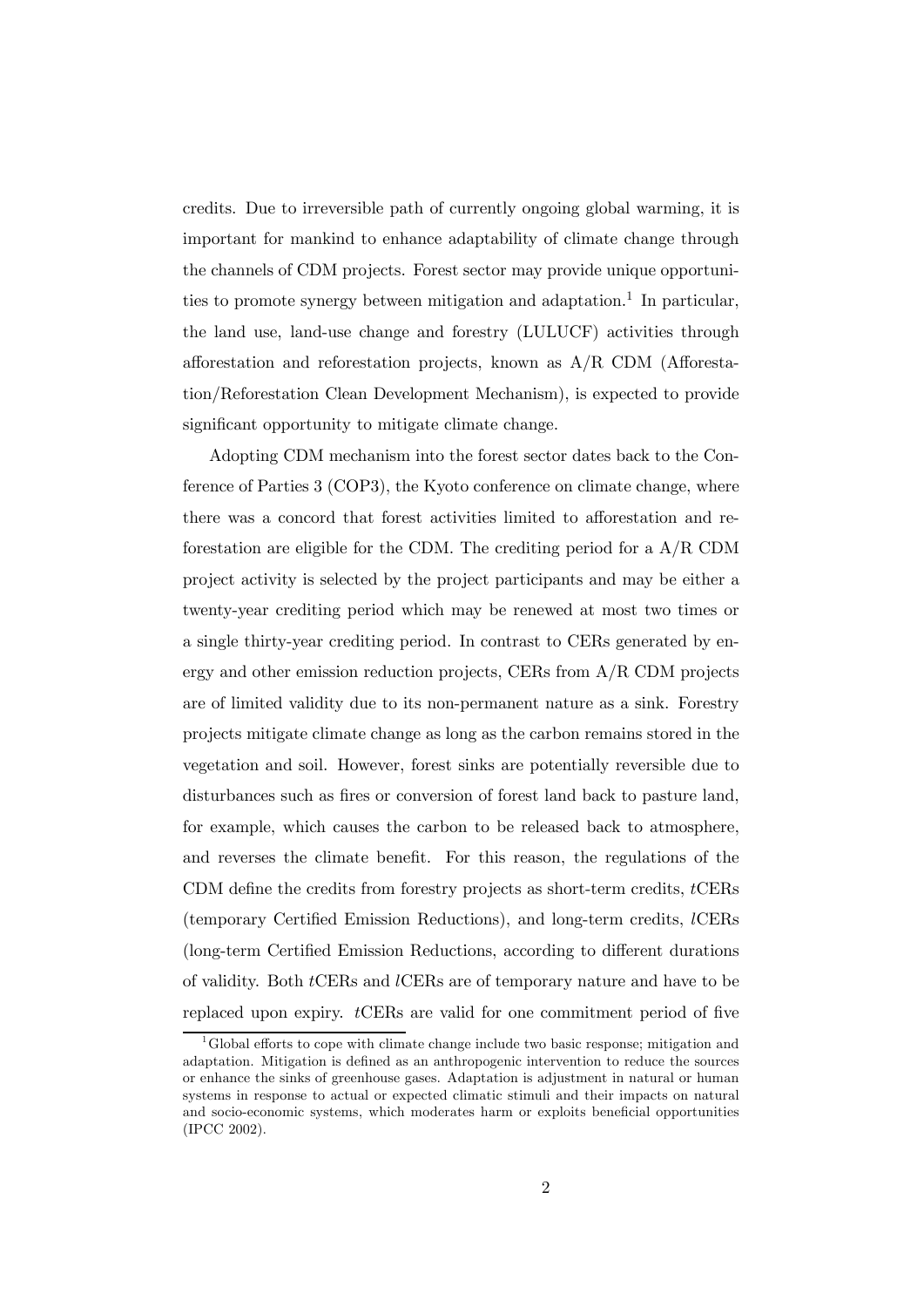years, which means that credits for existing carbon stocks are re-issued after each verification event. If the carbon stock or part of it has been lost in the meantime, the next verification will simply yield less tCERs than before. tCERs cannot be banked and have to be used in the commitment period in which they are issued. At expiry, one unit of tCER has to be replaced by an AAU, a permanent CER, an ERU, a RMU or by another tCER; it cannot be replaced by an lCER. Conversely, credits for projects generating lCERs are valid until the end of the project's crediting period. lCERs are treated as valid until the end of project's crediting period. At expiry, one unit of lCER has to be replaced by an AAU, a permanent CER, an ERU, or a RMU. It is impossible to replace an lCER with a tCER or another lCER.

Countries have entered into formal negotiations on a climate change agreement after 2012 when the Kyoto Protocol's first commitment period ends. There is considerable uncertainty as to what this post-2012 regime will look like and what market instruments and mechanisms will be employed within this. The CDM, including  $A/R$  CDM, has become one of the most important elements of the Kyoto Protocol, but has also been criticized for various reasons. This includes a lack of transparency, inadequate governance structures, cumbersome procedures, poor environmental integrity, little contribution to sustainable development, an inadequate geographical distribution of CDM projects, its limited ability to reduce greenhouse gas emissions in some sectors and having the character of an offsetting mechanism. However, from the point that most of the international climate discussions on expanded or new market mechanisms in a post-2012 regime are focused on the supply of credits credits from developing countries and there is some belief that the experience of the CDM has demonstrated its power as a tool to engage developing countries in mitigation activities, we can expect that with some trepidation, greenhouse gas emissions trading and the projectbased mechanisms including the CDM under the Kyoto Protocol will last for the period after 2012 with possible improvement and in this way, the role of forest carbon sinks will be expanded including other LULUCF activ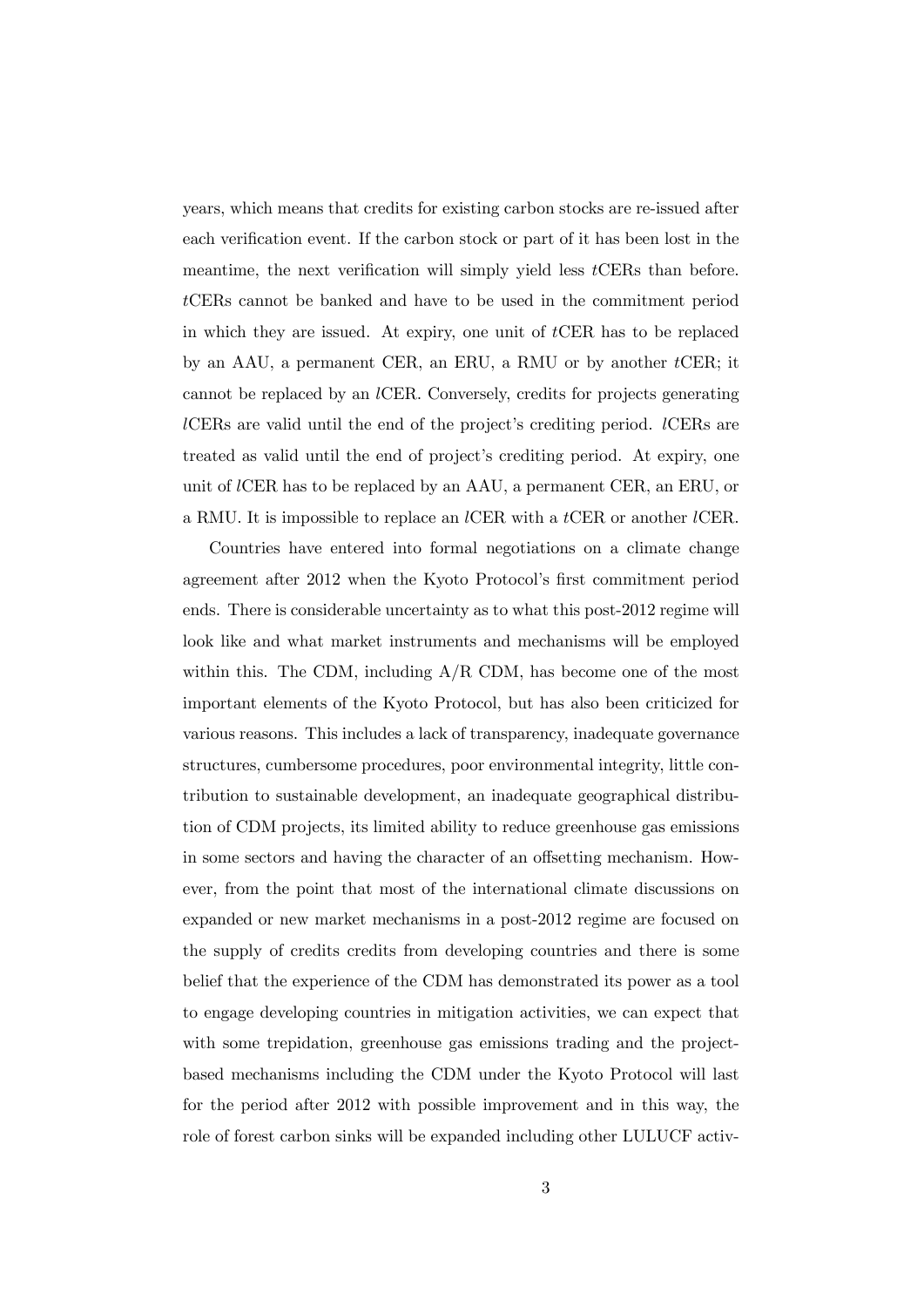ities, for example, reducing greenhouse gas emissions from deforestation and forest degradation, restoration of wetlands, sustainable forest management and other sustainable land management activities, as well as afforestation and reforestation or A/R.

Reflecting such a gaining importance about the role of forests as carbon sinks, the forestry literatures are actively integrating the influence of the role of carbon management in forests with optimal harvesting decision problem in economic perspective. Balteiro and Rodriquez(2006) determined, using a dynamic programming, the optimal coppice management regimes of Eucalyptus in Brazil and Spain. Chladna(2007) extended the analysis of the optimal rotation period by considering uncertain revenue streams from carbon trading in a stochastic setting. Specifically, Chladna(2007) developed a real options model given uncertainties in the future wood and CO2 price behaviour, following Ornstein-Uhlenbeck mean-reverting process and the geometric Brownian motion(GBM) process respectively. Considering only discrete two actions, that is, postpone the harvest or harvest and sell the land, Chladna(2007) found that optimal rotation periods vary considerably with the type of price process, the way how carbon income is defined, and the selection of discount rates. Olschewski and Benitez(2009), based on Faustmann(1849) and Haryman(1976), aimed at determining the impact of a joint production of timber and carbon sequestration on the optimal rotation of a fast-growing species in north-western Ecuador. Olschewski and Benitez(2009) concluded that in contrast to an optimum of 15 years when focusing on timber production only, joint production leads to a doubling of the rotation length, which means that timber harvest should be postponed until the end of the carbon project. However, this result is based on the assumption that future carbon prices will remain constant.

In Korea, economic study on forest field is still in infancy, while Park et al.(2007) studied the economic feasibility of industrial forest plantations and A/R CDM project in Indonesia applying the method of net present value (NPV), internal rate of return (IRR), and B/C ratio (Benefit/Cost ratio).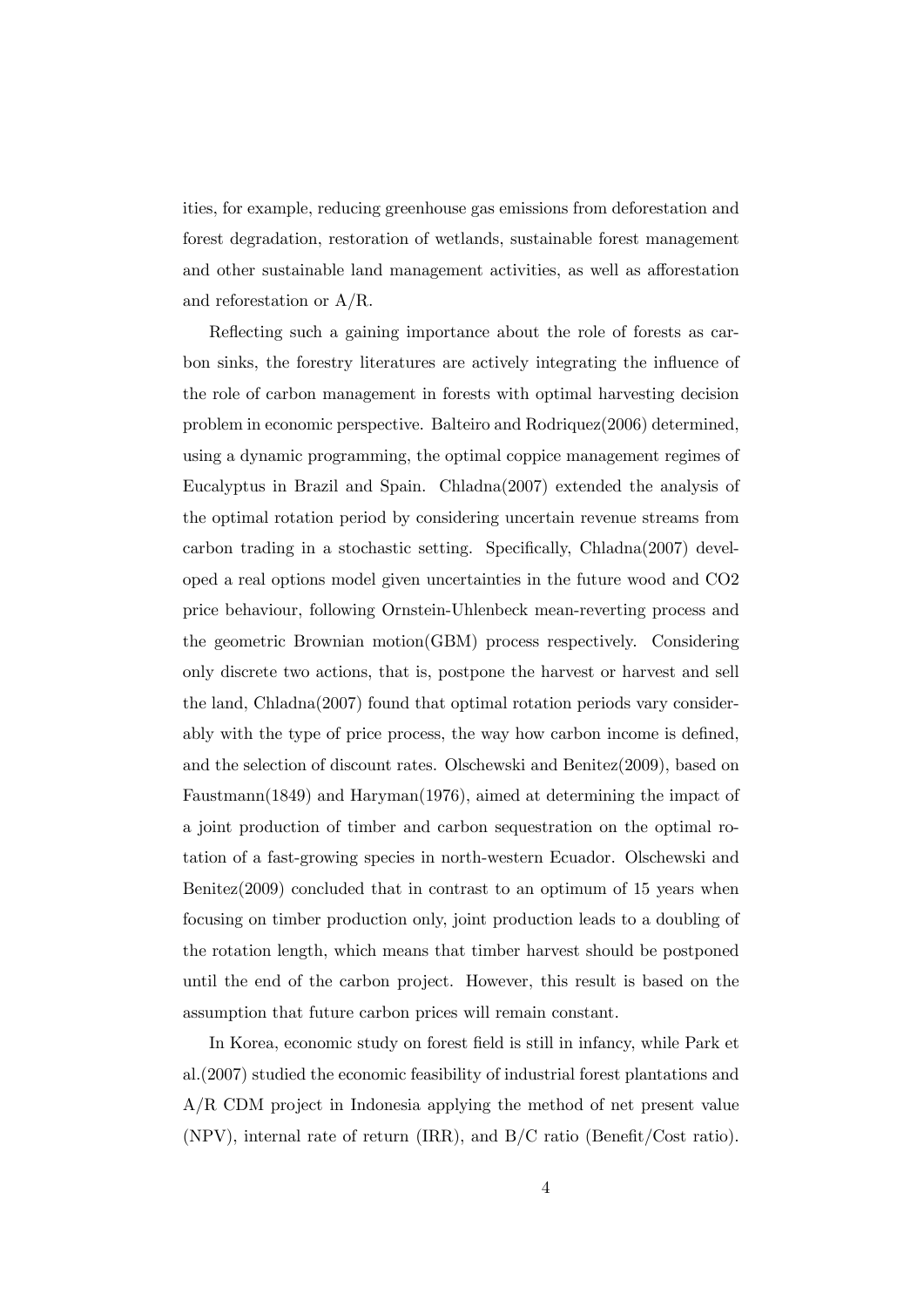Park et al.(2007) concluded that based on their scenarios, A/R CDM project couldn't secure economic feasibility representing negative value of NPV as well as that of B/C ratio less than 1. However, it has shown that the traditional net present value rule, even though it has been referred virtually every besiness sector, can give somewhat wrong answers, since it ignores irreversibility and the option of delaying an investment (Dixit and Pindyck, 1994). In most cases, investment decisions are made in an uncertain environment and are costly to reverse later. Clearly, central aspects of investing in A/R CDM projects are the presence of irreversibility and uncertainty. Investment in A/R CDM projects requires enormous amount of initial funds, for building production infra and establishing capital goods, which is at least partially sunk. Also, the price of CER fluctuates reflecting uncertainties induced from various factors of market. In such a world, the firm investing in A/R CDM projects must make a decision with great deliberation, considering diverse betefit and cost factors concretely.

In this paper, we aim to present the optimal investment decision model in A/R CDM projects, explicitly accounting for features of uncertainty and irreversibility. When the uncertainty exists in the market, the firm implicitly possesses an option to invest optimally. This option has value, hence making the investment is like exercising the call option, and the cost of the investment is the strike price of the option. Through the next section, we describe our treatment of uncertainty in more detail and set forth the model. In this model, the spot price of the CER follows a stochastic process, and it is costly to exercise an option. The solution to this model is obtained, and in section 3, we conduct a simulation analysis. In performing the numerical exercises, we consider an  $A/R$  CDM project in Indonesia as a specific example. We offer some concluding remarks in section 4.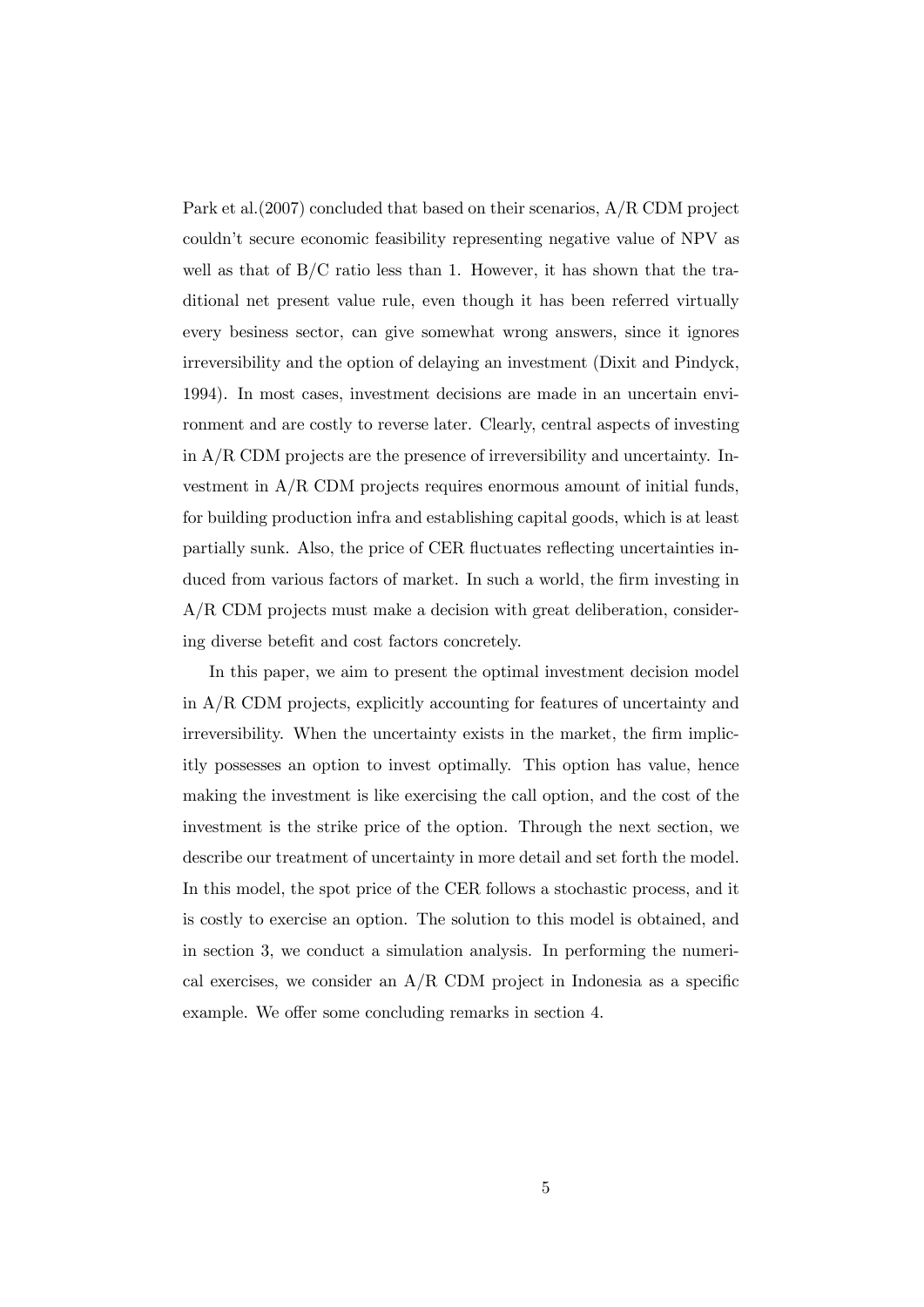# 2 The Model

It is assumed that uncertainty in the model is largely associated with emission credit price. There may be other uncertainty factors related to emissionreducing projects. For example, technological progress in the field of carboncapture and storage may provide greater possibility to lower price of emission credit but its possibility is not fully known in advance. Based on efficient market for emission tradings, such uncertainty and related information are reflected into the price of emission credits, i.e., CER. Since most of firms which undertook afforestation or reforestation CDM projects have chosen lCER so far, the model in the paper restricts to a long-term CDM project with 20 years of expiry. We consider the lCER price  $p(t)$  evolves exogenously over time following a geometric Brownian motion, which is the continuoustime formulation of the random walk:

$$
dp(t) = \alpha p(t) dt + \sigma p(t) dz.
$$
 (1)

where dz is the increment of standard Wiener process, uncorrelated across time, with  $E(dz)=0$  and  $Var(dz) = dt$ . It is assumed that the drift parameter  $\alpha$  and the volatility parameter  $\sigma$  are time invariant. By the standard theory of Brownian motion, we know that  $\ln p_t$  is normally distributed with mean  $\ln p_0 + (\alpha - 0.5\sigma^2)t$  and variance  $\sigma^2 t$ . That is, uncertainty about the future price of CER increases over time. The firm is risk neutral and maximizes the sum of its expected net present value of profits and the salvage value upon the expiry date while considering uncertainty of lCER price as well as the option of the project renewal. Let  $V(p)$  be the optimal value function for a firm investing in  $A/R$  CDM project at instant t. The optimal value function of the firm investing in  $A/R$  CDM project with a twenty-year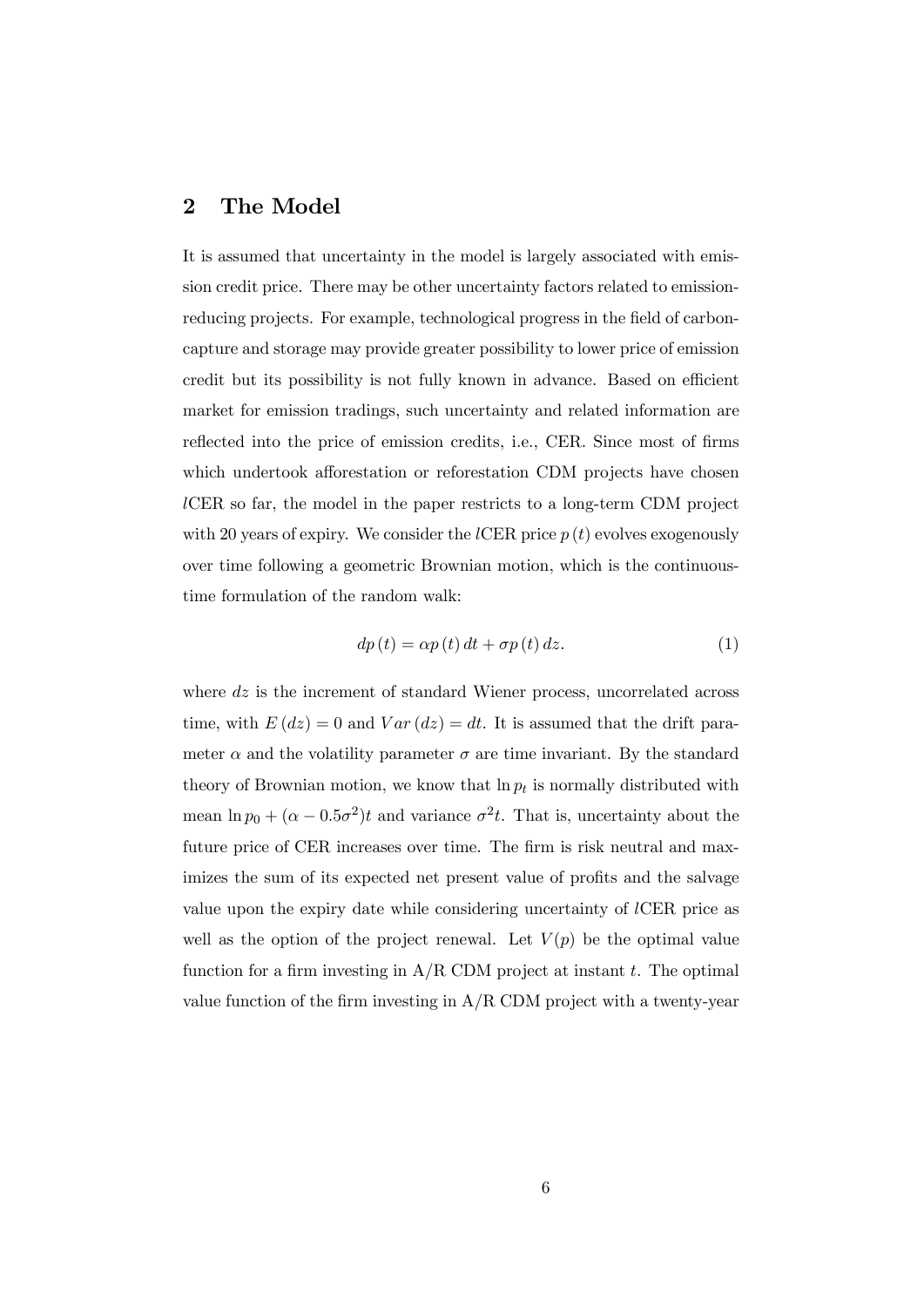crediting period can be specified as,<sup>2</sup>

$$
V(p) = \max E \int_0^T (p - c)Q e^{-rt} dt + \max [(V_2 - R) e^{-rT}, 0]
$$
 (2)

where  $(p - c)Q$  is profit of the firm, r is the discount rate, and  $V_2$  is the present value of the A/R CDM for the extended additional 20 years after T.  $R$  denotes the renewal cost of  $A/R$  CDM which accounts for the opportunity cost of the trees as timbers. The maximization is subject to equation (1) for  $V(p)$ . The value of max  $[(V_2 - R) e^{-rT}, 0]$  is interpreted as an European call option value that is determined using the Black-Scholes formula. Since the Black-Scholes model assumes that the option can be exercised only at expiration, it offers simple but effective frame for the analysis. Because many topics covered in real options allow investors to exercise their options at any point during the life of contract, analysis based on Black-Scholes model leads to fallacies. However, since A/R CDM project with a twenty-year crediting period is suitable for the Black-Scholes approach for that there is an exact expiration date at which participants must decide whether they continue furthermore after the first  $T$  years or make exits from the CDM business.

The firm investing in A/R CDM project must find an optimal investment threshold  $\pi^*$  at which it is optimal for the investment. Profits lower than  $\pi^*$  do not induce investment due to sufficiently low profits in the presence of uncertainty. Denoting  $V_1(p)$  as the value function for the first 20 period, dynamic programming yields the following Bellman equation

$$
rV_1(p) = \max\left((p-c)Q + \frac{1}{dt}EdV_1(p)\right).
$$
 (3)

By making use of Ito's Lemma, we expand  $dV_1(p)$  as  $dV_1(p) = V_{1,p}(p)dp +$  $\frac{1}{2}V_{1,pp}(p)dp^2$ . Then, substituting this expression into equation (3), and noting that  $dt^2 \to 0$ ,  $dt dz \to 0$ ,  $E(dz)=0$ ,  $dz^2 = Var(dz) = dt$ , we obtain the

<sup>&</sup>lt;sup>2</sup>Present model does not consider the biological growth of the timbers which must be an important factor in determining each period's revenue from the  $A/R$  CDM. However, the specific tree type considered in current anlaysis, Acacia mangium, is one of the major fast-growing tree used in forest plantation. Due to its rapid growth and tolerance of poor soil condition, we assume that the CER revenue is created from the fifth years of the business.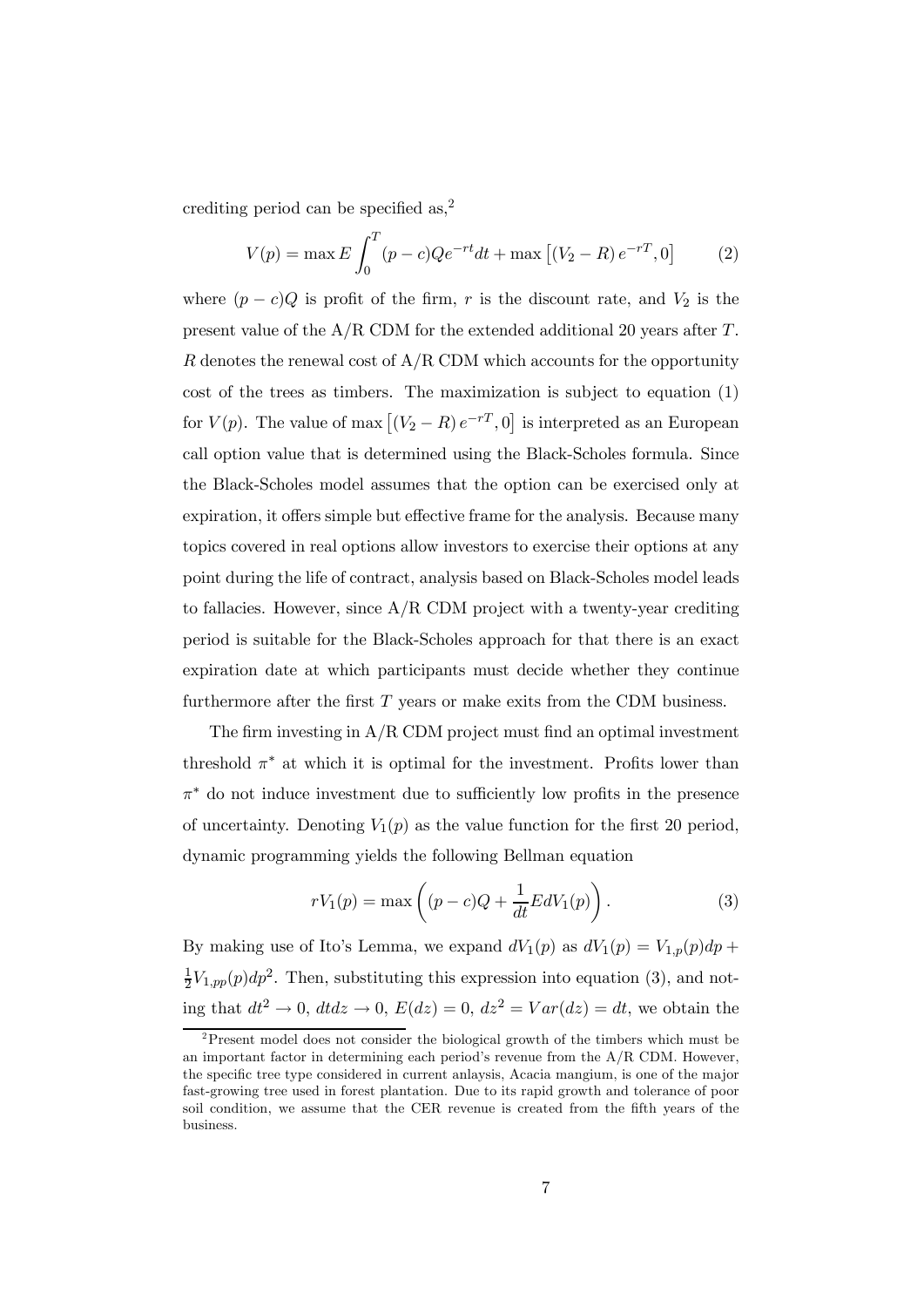following HJB equation (Hamilton-Jacobi-Bellman equation).

$$
rV_1(p) = (p - c)Q + \alpha p V_{1,p} + \frac{1}{2}\sigma^2 p^2 V_{1,pp}.
$$
\n(4)

Since the equation  $(4)$  is the second-order linear equation in p, applying a standard approach as in Dixit and Pindyck(1994) yields the following solution for the non-homogeneous part of the equation (4):

$$
V_1(p) = \left(\frac{pQ}{r-\alpha} - \frac{cQ}{r}\right) \left(1 - e^{-rT}\right) \tag{5}
$$

where the RHS term represents the present value of net revenue of lCER income with the expiry date  $T$  given. The investment option is derived from the homogeneous part of equation (4):  $F(p) = Ap^{\beta}$  where  $\beta$  is the positive root of the characteristic equation specified as

$$
\beta = \frac{1}{2} - \frac{\alpha}{\sigma^2} + \sqrt{\left(\frac{\alpha}{\sigma^2} - \frac{1}{2}\right)^2 + \frac{2r}{\sigma^2}}.
$$
\n(6)

It remains to determine the critical lCER threshold  $p^*$ . The lCER price higher than p∗ triggers investment, and the firm is willing to pay (at least partially) irreversible expense of initial sunk cost  $K$  to exercise the investment option. Following two boundary conditions ensure the optimality of  $p^*$ :

$$
A_1 p^{*^{\beta_1}} = \left(\frac{p^* Q}{r - \alpha} - \frac{cQ}{r}\right) (1 - e^{-rT}) + \tilde{C} e^{-rT} - K \tag{7}
$$

$$
\beta_1 A_1 p^{*^{\beta_1 - 1}} = \frac{Q}{r - \alpha} (1 - e^{-rT}). \tag{8}
$$

 $\widetilde{C}$  denotes the European call option value derived from  $\max [(V_2 - R) e^{-rT}, 0]$ in the equation (2):

$$
\begin{aligned}\n\widetilde{C} &= v_2 N \left( d_1 \right) - R e^{-r(T-t)} N \left( d_2 \right) \\
d_1 &= \frac{\ln \left( v_2 / R \right) + \left( r + \sigma^2 / 2 \right) (T - t)}{\sigma \sqrt{T - t}} \\
d_2 &= \frac{\ln \left( v_2 / R \right) + \left( r - \sigma^2 / 2 \right) (T - t)}{\sigma \sqrt{T - t}} = d_1 - \sigma \sqrt{T - t}\n\end{aligned}
$$

 $v_2$  denotes the present value of  $A/R$  CDM project in the renewal period. Equations (7) and (8) represent the value-matching and the smoothpasting conditions, respectively. At the critical threshold  $p^*$ , it is optimal for the firm to exercise the option to invest in the  $A/R$  CDM project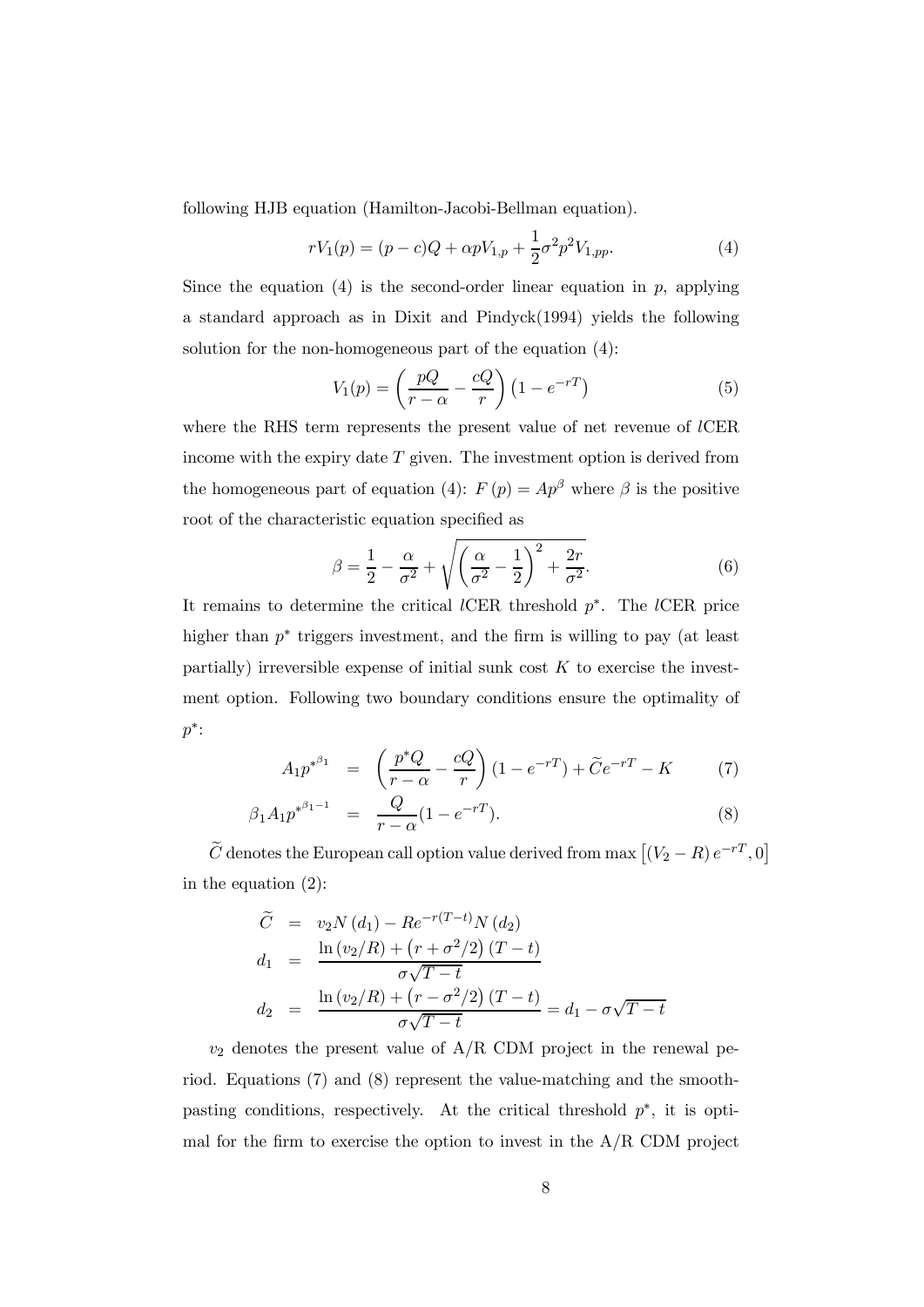at the initial sunk cost K. The value-matching condition requires that the net benefit obtained by investment must offset the investment option value. In addition, the solutions must also satisfy the smooth-pasting condition. The smooth-pasting condition requires that a marginal benefit of the project with respect to lCER price has the same value with that from the investment option. Hence, the smooth-pasting condition guarantees a smooth-transition between two domains, bordered by the optimal investment threshold  $p^*$ . If the marginal value of investment option surpasses that of the operating  $A/R$  CDM project, it is not optimal to exercise the option because of the presence of positive waiting value which is equivalent to  $Q(1 - e^{-rT})/(r - \alpha) - \beta_1 A_1 p^{*\beta_1 - 1}$ . At  $p^*$ , the waiting value vanishes to 0. By solving (7) and (8) simultaneously, we identify the critical point  $p^*$ :

$$
p^* = \left( K + \frac{cQ}{r} (1 - e^{-rT}) - N(d_1) e^{-rT} \right) / \left( \frac{Q}{r - \alpha} (1 - e^{-rT}) \frac{\beta - 1}{\beta} \right). \tag{9}
$$

The term  $(\beta - 1)/\beta$  represents hysteresis. The term  $N(d_1) e^{-rT}$  is derived from the so-called greek delta of the Black-Sholes. The term  $cQ(1-e^{-rT})/r$ is interpreted as the variable maintenance cost of CDM discounted by  $r/(1-\epsilon)$  $e^{-rT}$ ). As is consistent with the conventional real option literature,  $p^*$  is increasing in the costs, i.e.,  $K$ ,  $c$  whereas decreasing in the salvage values.

#### 3 Numerical Example : The Indonesia Case

#### 3.1 Data

Numerically solving the system facilitate the obtainment of more detailed insights concerning the relation between the critical values  $p^*$  and other parameters. As noted previously, an A/R CDM project in Indonesia is considered. In 2006, the Forest Service of the Korea signed a memorandum of understanding (MOU) with the Ministry of Forestry of Indonesia concerning the cooperation on investment in 500,000ha of industrial forest plantation and on A/R CDM projects in Indonesia. A set of central values for the parameters for the numerical analysis are imported from Park et al.(2007)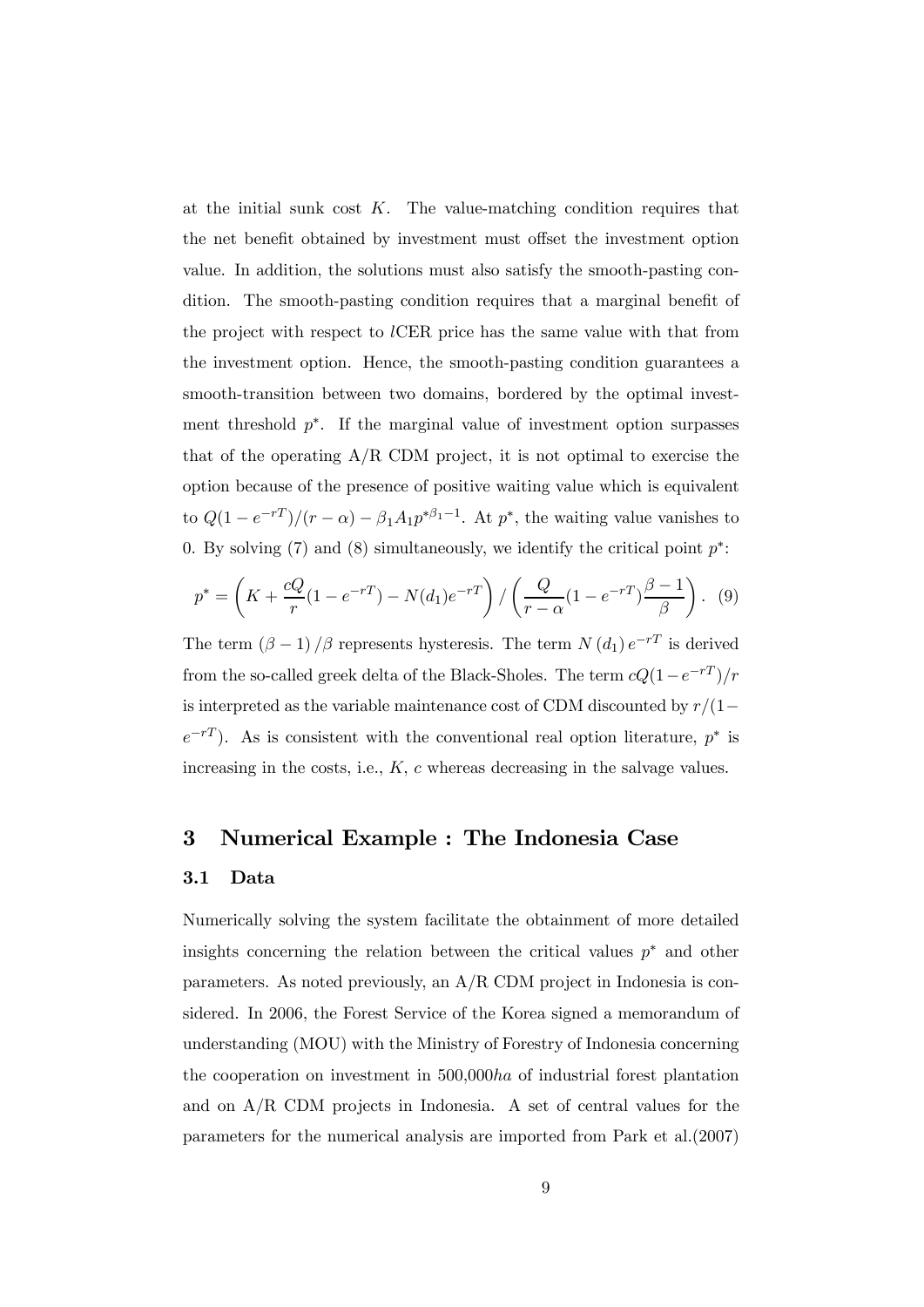| Parameter                                             | Value             |
|-------------------------------------------------------|-------------------|
| the drift rate $(\alpha)$                             | 0.00024           |
| the volatility rate $(\sigma)$                        | 0.027             |
| the risk-free interest rate $(r)$                     | 0.05              |
|                                                       | 11.88             |
| the crediting period $(T)$                            | 20years           |
| the current value of the expected net benefit $(P_0)$ | 15,457,537dollars |
| the sunk cost (the initial investment cost, $K$ )     | 18,779,380dollars |
| the cost per unit of emission permit $(c)$            | 16dollars         |
| Total emission permits gained $(Q)$                   | 3,854,400CER      |
| the Black-Scholes call option value $(C)$             | 2,381,699dollars  |
| the investment area                                   | $12,000$ ha       |
| the kind of timber                                    | Acacia mangium    |
| the growth rate of timber                             | $25m^3/ha$        |

Table 1: Parameter values for simulations

which studied the economic feasibility of industrial forest plantations and A/R CDM project in Indonesia by applying the traditional NPV approach. Monetary unit are converted to the dollar using the average Korean wondollar exchange rate in 2009, i.e., 1276.4won/dollar.

To estimate the drift parameter  $\alpha$  and the volatility parameter  $\beta$ , let  $y(t) = \log(p(t)) - \log(p(t-1))$ . Then, when  $p(t)$  evolves the geometric Brownian motion,  $y(t)$  has a normal distrinution with mean  $(\alpha - \sigma^2/2) \Delta$ and variance  $\sigma^2 \Delta$ , where  $\Delta$  represents the time inverval. The drift parameter and the volatility parameter are derived from  $\frac{\overline{y}}{\Delta} + \frac{s_y^2}{2\Delta}$ , and  $\frac{s_y}{\sqrt{\Delta}}$ , respectively, where  $\overline{y} = \sum_{t=1}^{T} y(t)/T$ , and  $s_y = \sqrt{\sum_{t=1}^{T} (y_t - \overline{y})^2/(T-1)}$ . The daily CER price data ranged from 13 August 2007 to 9 september 2009 are provided by the Point Carbon and the lCER prices are 60% discounted compared to CER price in non-forest CDMs (Olschewski and Benitez, 2005). The results are  $\alpha = 0.00024$  and  $\sigma = 0.027$ . As a central case, we take the risk-free interest rate  $r = 0.05$ . In following section, we vary r from 0.03 to 0.09, performing the sensitivity analysis. The parameter  $\beta$  is 11.88 and we know  $T = 20$  since the A/R CDM project of twenty-year crediting period is considered. From Park et al.(2007), we apply  $\hat{S}$ , the discounted value of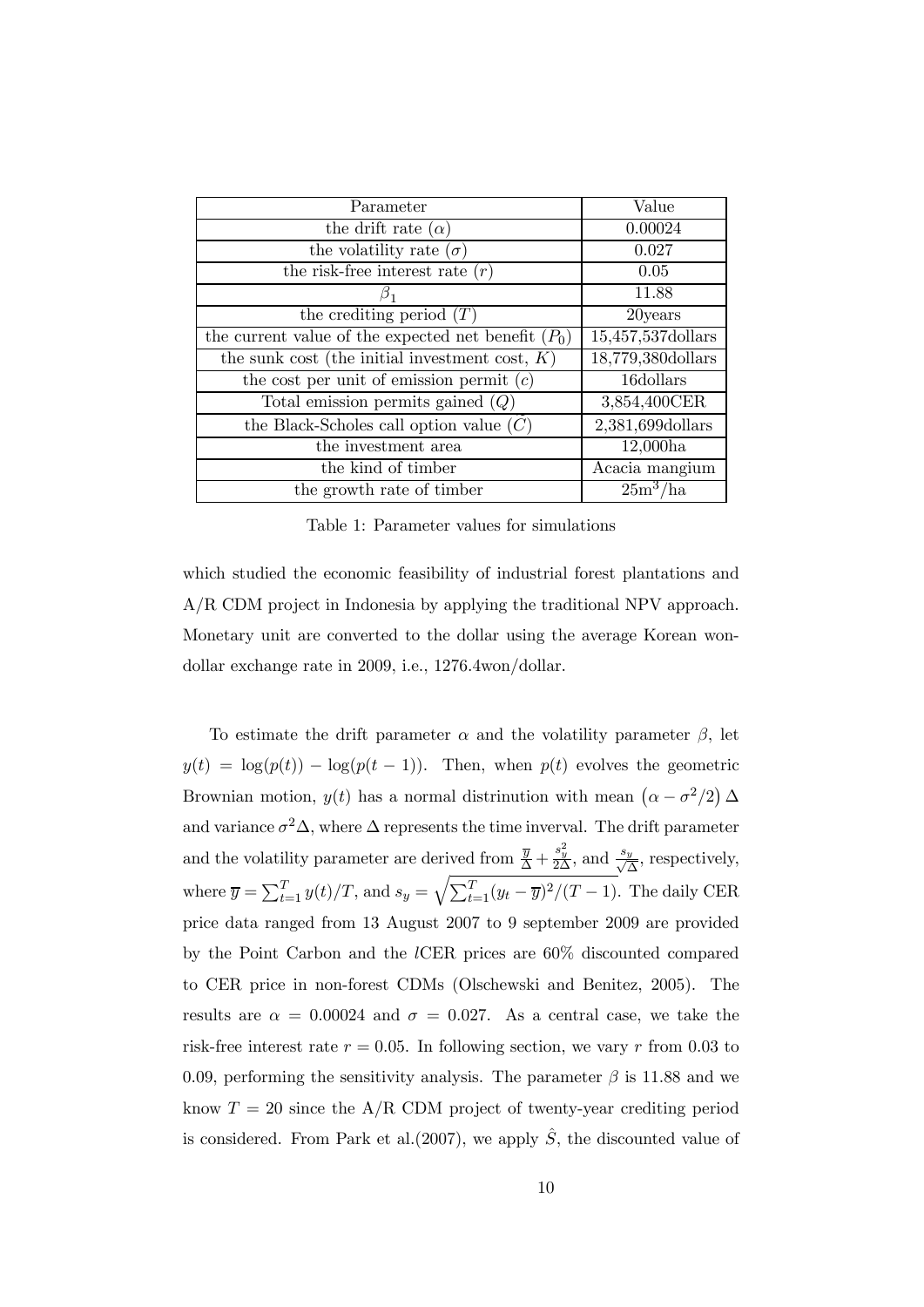expected net benefit during the crediting period, of 15,457,537dollar, the initial sunk cost  $K$  of 18,779,380 dollar, and the cost per unit of emission permit c of 16dollar. The investment area and the selection of timber type were followed by the criteria from the Ministry of Forestry of Indonesia. Under Indonesian law, there is no legal restriction for foreign investors to grow Acacia mangium in A/R CDM project as well as ample technology accumulation is in formation needed for silviculture. Since the economic final age of Acacia mangium is  $8<sup>15</sup>$  years and its annual average growth rate is 25m3/ha, we designed that Acacia mangium grows up at a rate of  $25m<sup>3</sup>/ha$  per year, for 8 years. In addition, because Acacia mangium yields 1.606 tCO<sub>2</sub>/m<sup>3</sup>, we get  $Q = 3,854,400$ . Finally, we use the Black-Scholes formula to obtain  $\tilde{C}e^{-rT} = 2,381,698$ .

#### 3.2 Empirical Analysis

In the central case of parameter values, we found the optimal investment threshold  $p^*$ , the critical price level which induces invertors to exercise their options is derived as about \$17.75 dollars. Meanwhile, we see that the recent CER price fluctuates at the level of  $12^{\degree}14$  euros, which can be converted to 16.74~19.53 dollars, based on the average exchange rate 1.3953 in 2009. Based on the our construction of the model, hence, the result shows that to any extent the A/R CDM project in Indonesia does not satisfy its economic feasibility. Since our model is only allowing for price uncertainty, even higher threshold price level would be needed to insure against various risk factors such as risk of CER delivery. In addition, for example, political and commercial risks related with developing countries should be considered. Neverthless, if we expect that the price level of emission permits would move upwards followed by imposition of reduction liability and/or consolidated reduction efforts under Post-2012 scheme, investment option value in  $A/R$  CDM business may still exists. In the following, we consider the impacts of variation in parameters upon the critical price behavior.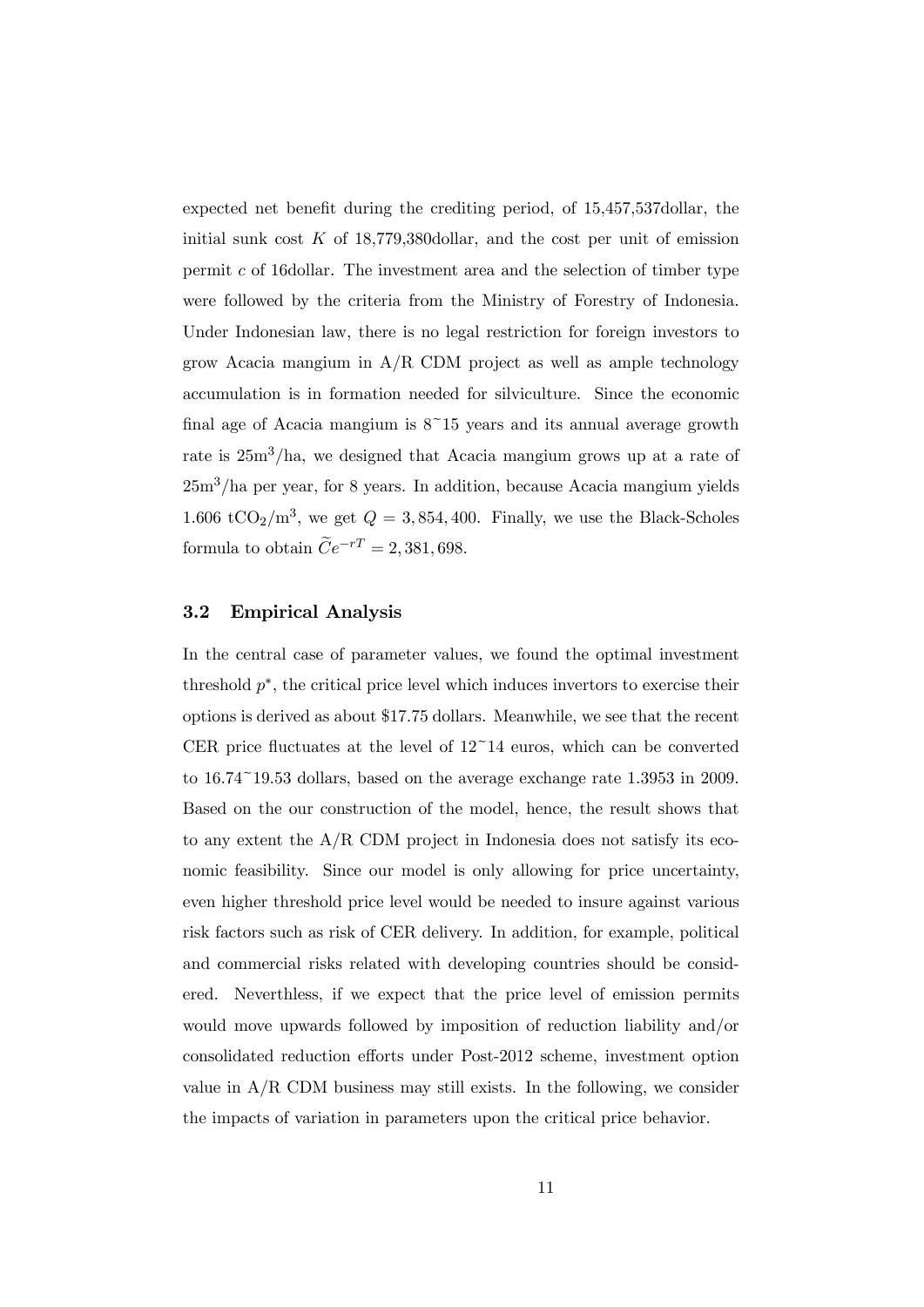Figure 1 shows the effects of changes in the risk-free interest rate  $r$  and the volatility rate  $\sigma^2$  on  $p^*$ . Increasing  $\sigma^2$  reflects the growing price uncertainty, as wall as the raising waiting value. Hence, we expect that an increase of  $\sigma^2$  will lessen the investor's incentive, moving up the optimal threshold level. Coinciding with the intuition, Figure 1 displays the positive association of  $p^*$  with  $\sigma^2$ . On the other hand, as r increases,  $p^*$  is lowered. Figure 2 through Figure 4 show that the initial investment cost K corresponding the sunk cost has a positive effect on  $p^*$ . Larger K increases the level of  $p^*$ , inducing the investors behave in a more conservative way. It is plausible from the point of view that  $K$  acts as an opportunity cost to the participants, since an investment in the  $A/R$  CDM project is at least partially irreversible. However, in our simulation, the effect of  $K$  is not much sensitive compared to variable annual maintenance cost  $c$ , implying that efforts of reducing variable cost would be more effective in inducing earlier investment. Finally, the effect of interest rate on  $p^*$  is ambiguous, depending on impacts of several parameters employed.

Insert Figure 1. Sensitivity of  $p^*$  to r and  $\sigma^2$ Insert Figure 2. Sensitivity of  $p^*$  to K Insert Figure 3. Sensitivity of  $p^*$  to c Insert Figure 4. Sensitivity of  $p^*$  to K and c

## 4 Conclusion

As a landmark international treaty, the Kyoto Protocol being entered into force in February 2005, countries are undertaking their full-scale efforts for reducing greenhouse gas emissions. With this the role of forest carbon sinks are drawing attentions of the world, since it makes both mitigation and adaptation possible, the two basic response for addresing climate change. Reflecting such a gaining importance about the role of forests as a carbon sinks, worldwide forestry literatures are actively integrating the influence of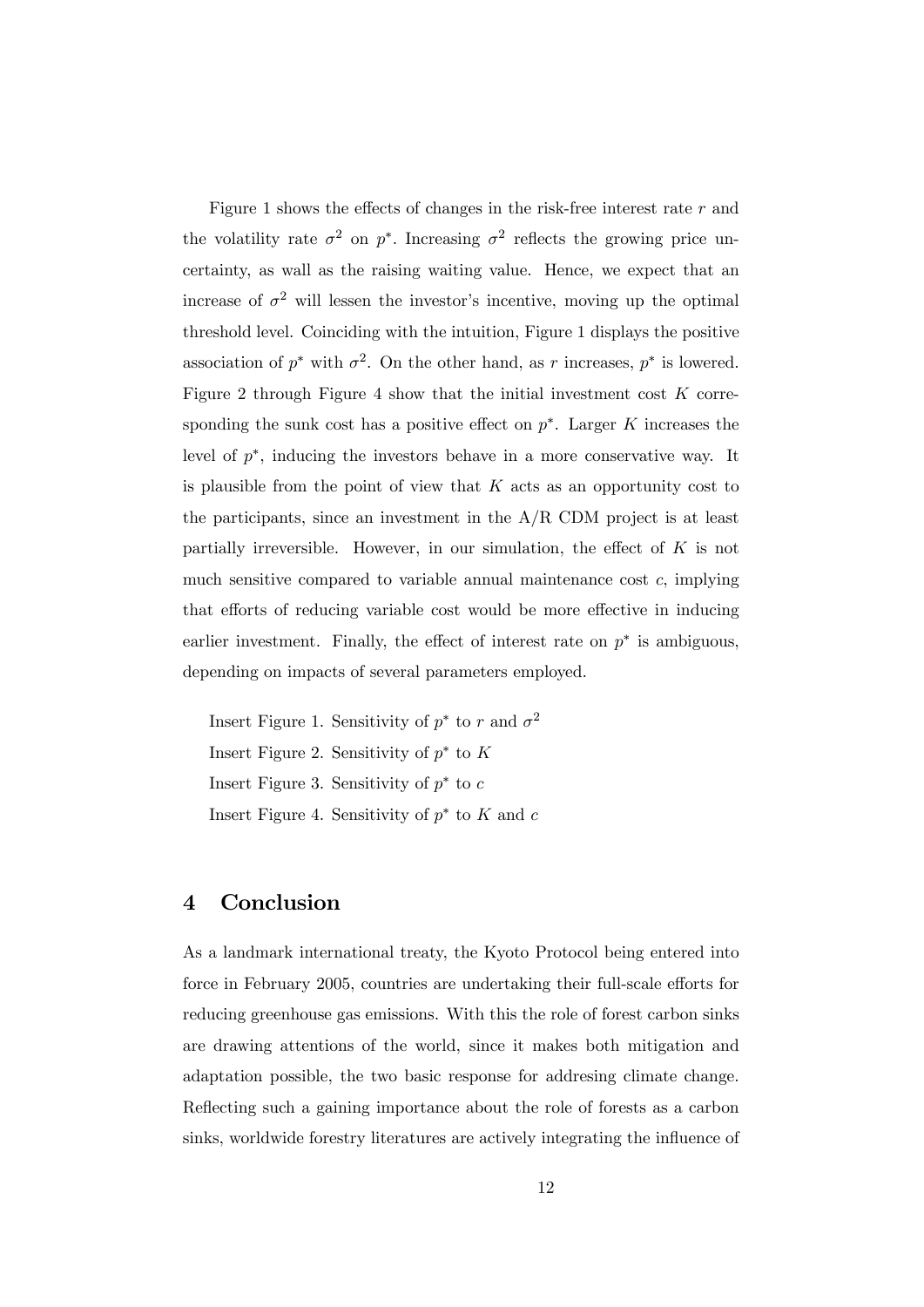the role of carbon management in forests with optimal harvesting decision problem in economic perspective. However, in Korea, economic study on forest field is still in infancy, while Park et al.(2007) performed the study on the economic feasibility of industrial forest plantations and A/R CDM project in Indonesia using the method of NPV, IRR, and B/C ratio, and conclued that A/R CDM project couldn't procured its economic feasibility since it displayed negative net present value, and B/C ratio less than 1. The traditional analysis about economic feasibility, however, ignores irreversibility and the option of delaying an investment and sometimes misleads investors, giving very wrong answers, since we are living in era of uncertainty.

In this paper, we represent the optimal investment decision model in A/R CDM projects, explicitly accounting for features of uncertainty and irreversibility based on the real option theory. Following the standard setting in real options, we describe the uncertainty by assuming that the uncertainty arises from the CER price, evolving exogenously over time as a geometric Brownian motion. This is reasonable in that generally the market price reflects various uncertainty factors raised in the market. We also represent numerical example, since numerically solving the system promotes the obtainment of more detailed insignts about the model. As an example, we consider an A/R CDM project in Indonesia, some parameter values were refered from Park et al.(2007) and the daily CER price data, from 13 August 2007 to 9 september 2009, was acquired from the Point Carbon.

Our analysis shows that in the central case of parameter values the optimal investment threshold  $p^*$  is derived as about \$17.39. Considering that the recent CER price fluctuating at the level of  $12<sup>14</sup>$  euros is generally much higher than the CER price in the  $A/R$  CDM, the result concludes that the A/R CDM project in Indenesia does not secure its economic feasibility. This is a partial proof for that there are few  $A/R$  CDM projects currently active in the world.

Since our model is only reflecting the price uncertainty, other various risk factors, like political risk and/or commercial risk are not considered, higher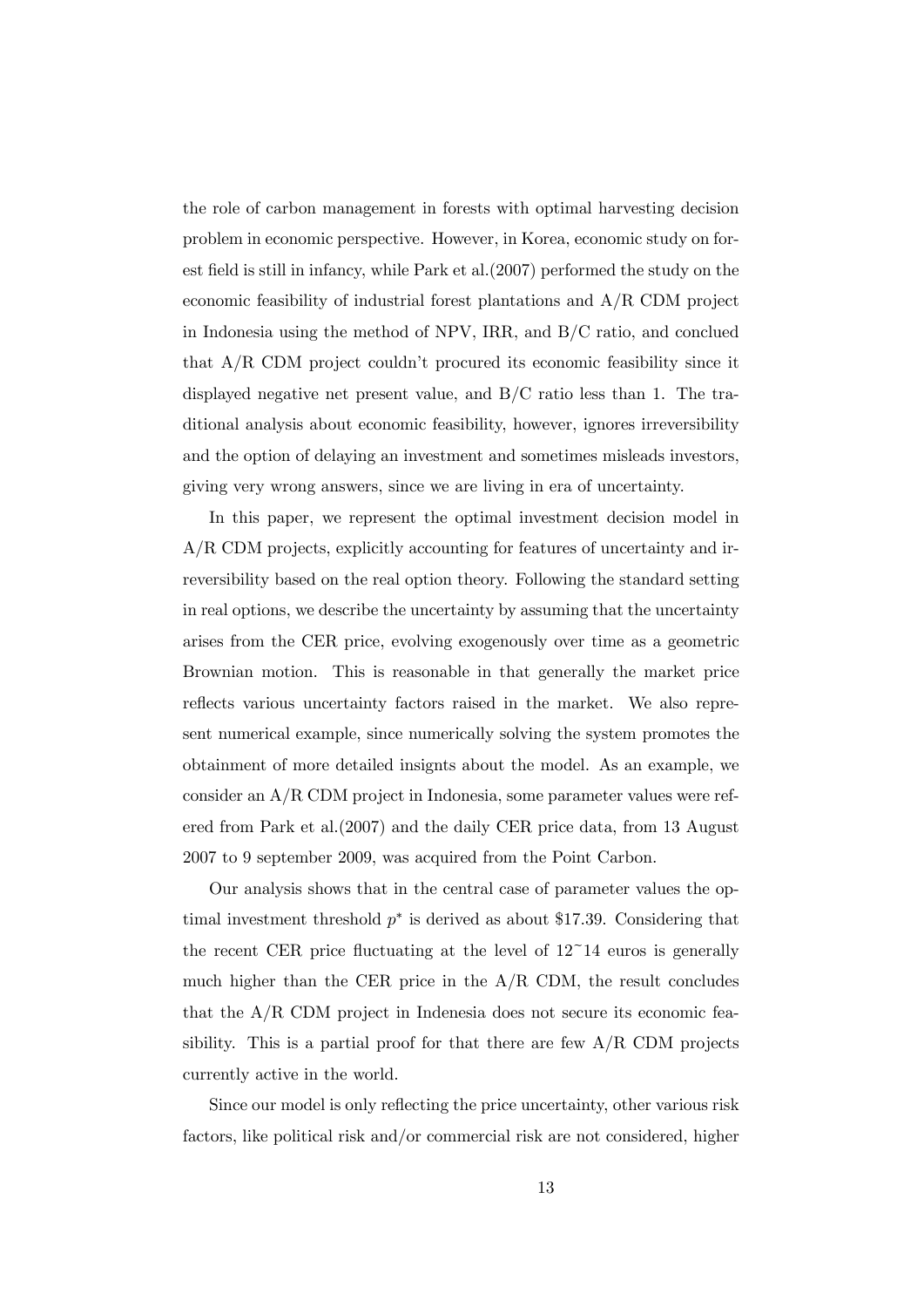critical price level might be required to induce investors to participate in A/R CDM projects, enduring other various risks in real world. This does not mean A/R CDM project can be somewhat ignored by investors, due to its slightly lack of economic feasibility. When we expect that the imposition of reduction liability and reduction efforts will be consolidated under Post-2012, the price level of emission permits is anticipated to move upwards, the investment option value in A/R CDM industry still exists.

We also consider the impact of variation in parameters upon the critical price behavior. The sensitivity analysis shows the decreasing optimal investment threshold as  $r$  increases, which means that the investors gain more incentives to participate in  $A/R$  CDM projects as r increases. This is because the  $A/R$  CDM project considered in this paper terminates after 20 years, the investors rather decide to take part in the project hurriedly as r moves up than suppress themselves from exercising the options. Also, the optimal critical price level increases as the volatility rate  $\sigma^2$  representing the price uncertainty moves up, coinciding with intuition. In addition, an incerease of cost factors  $K$  and  $c$  both delays investment while growing  $c$ has more sensitive hold-up effect.

Lastly, some major caveats need to be taken into account. There were certain issues that could not be addressed due to limited scope of the study. But these issues must be kept in mind while considering the implications of this paper in general. Firstly, for more realistic and generalized model construction, it is essential to integrate the biological growth function of timber. Also, as we mentioned, another major risk related to the developing countries is the political risk, and modelling of the political risk is anticipated to get significant and interesting implication. Further, in this paper, the price process was assumed to follow a non-stationary random walk process. There are many issues for price series, and in fact, the investment decisions under the uncertainty depend heavily on the timber price process assumed in the analysis.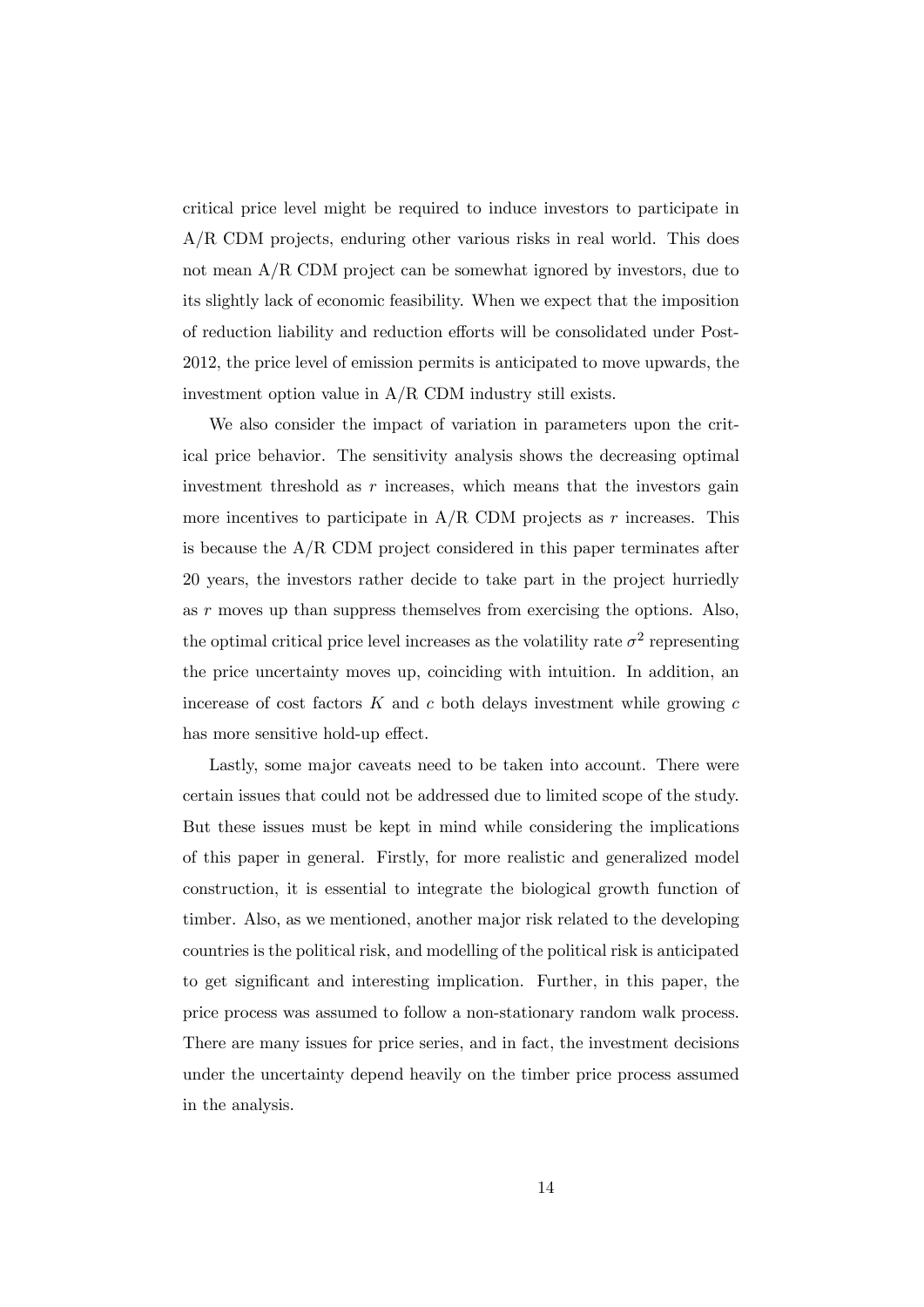### 5 References

Brown, S, Sathaye, J., Cannel, M., Kauppi, PE (1996), Mitigation of carbon emissions to the atmosphere by forest management, Commomwealth Forest Review 75(1):80-91.

Chladna, Z. (2007), Determination of optimal rotation period under stochastic wood and carbon prices, Forest Policy and Economics 9(8), 1031- 1045.

Park, C., Kwon K., and Kim, S. (2007), An economic analysis of industrial forest plantation and A/R CDM project in Indonesia, Journal of Korean Forest Society.

Diaz-Balteiro, L., and Rodriquez, L.C.E. (2006), Optimal rotations on Eucalyptus plantations including carbon sequestration - A comparison of results in Brazil and Spain, Forest Ecology and Management 229(1-3), 247- 258.

Dixit, A.K., and R.S. Pindyck (1994), *Investment under Uncertainty*, Princeton NJ: Princeton University Press.

IPCC (2002), Climate and biodiversity, IPCC technical paper V. Habiba G, Avelino S, Robert T (eds) Watson and David Jon Dokken, Intergovernmental Panel on Climate Change.

Olschewski, R., and Benitez, P.C. (2009), Optimizing joint production of timber and carbon sequestration of afforestation projects, Journal of Forest Economics 16(1), 1-10.

Olschewski, R., and Benitez, P.C. (2005), Secondary forests as temporary carbon sinks? The economic impact of accounting methods on reforestation projects in the tropics, Ecological Economics 55(3), 380-394.

Copeland, T. and Antilarov, V. (2001), Real Options, Texere.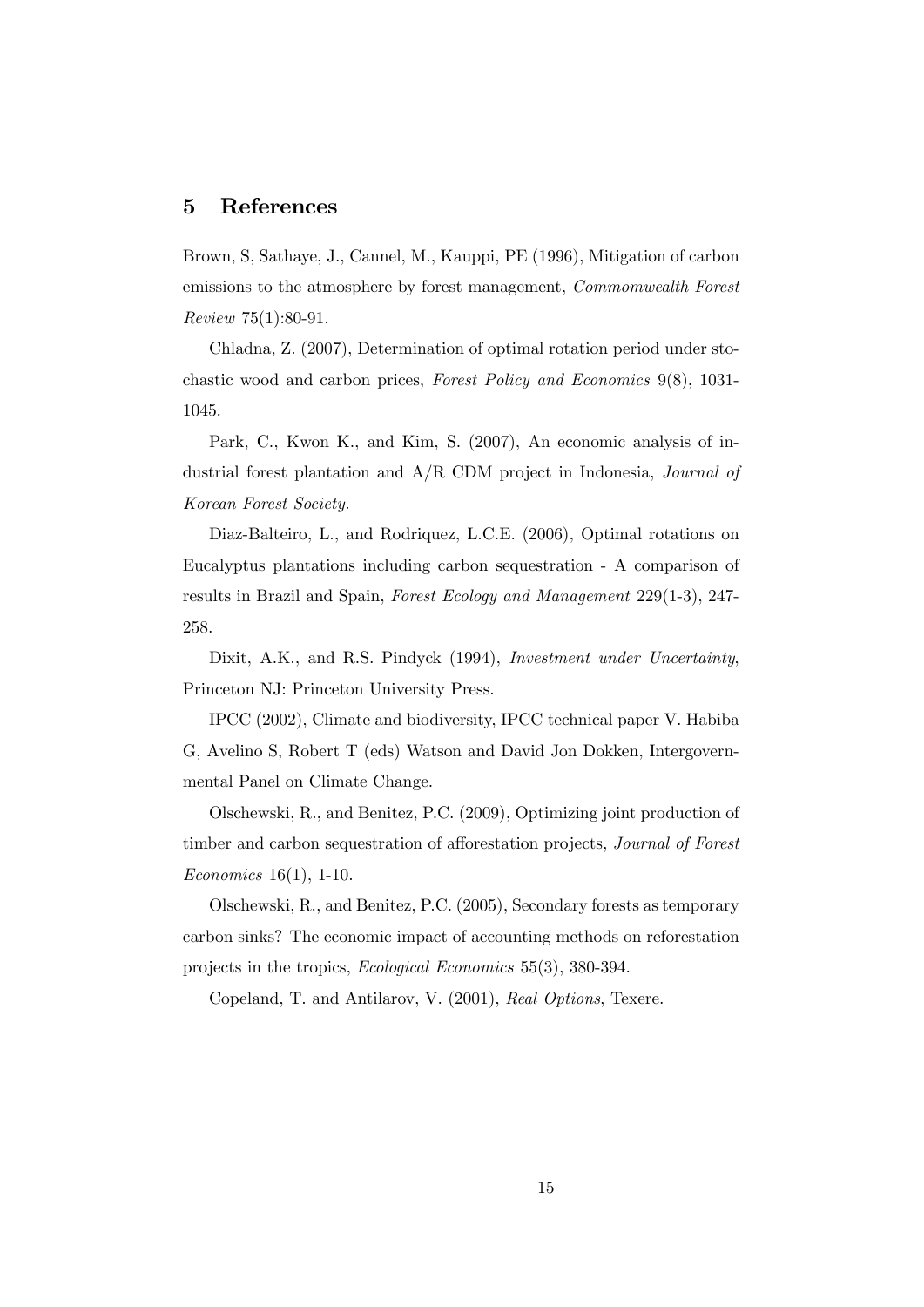Figure 1: Sensitivity of  $p^*$  to  $r$  and  $\sigma^2$ 

Figure 2: Sensitivity of  $p^*$  to  $K$